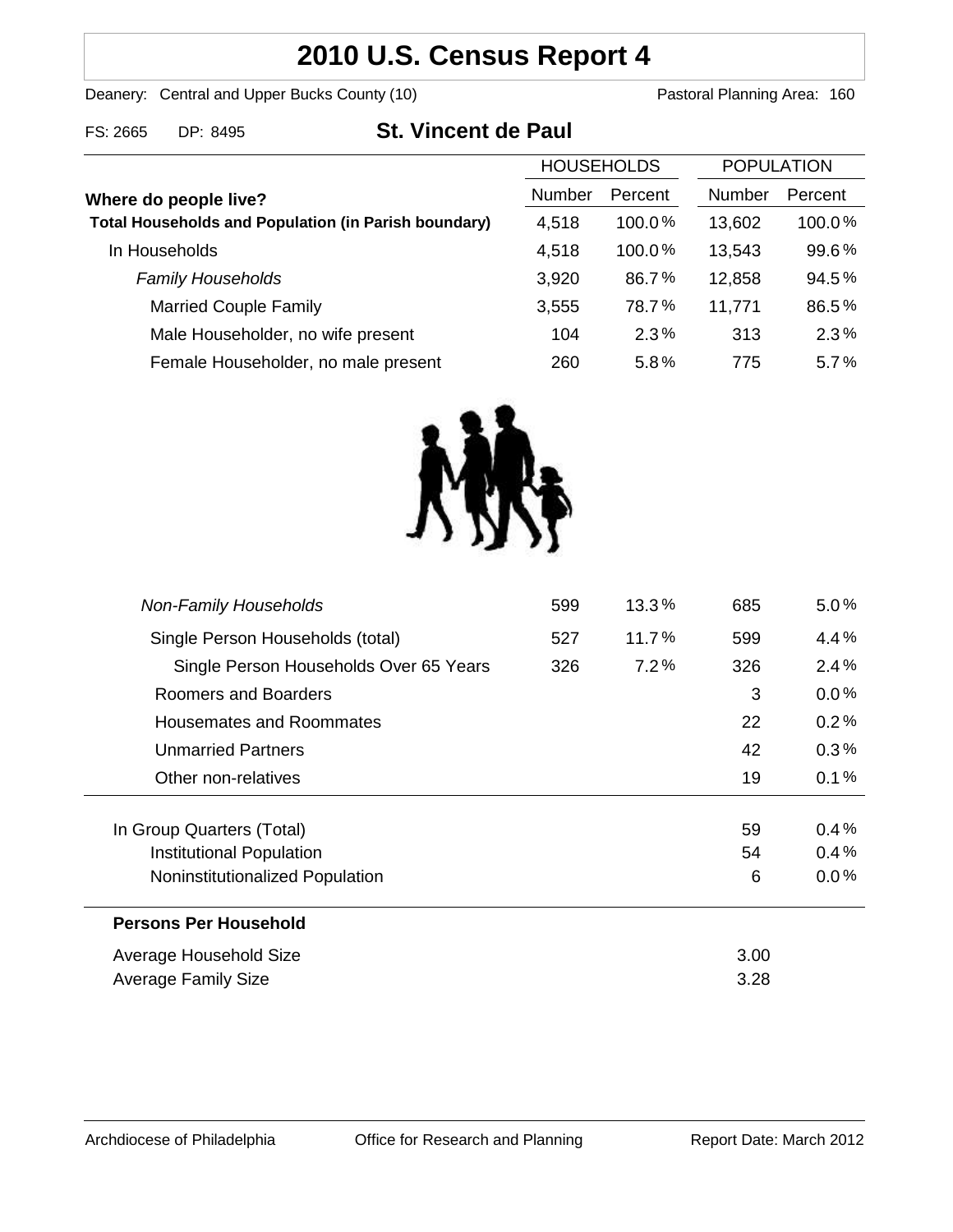## **2010 U.S. Census Report 4**

Deanery: Central and Upper Bucks County (10) Deanery: Central and Upper Bucks County (10)

FS: 2665 DP: 8495 **St. Vincent de Paul**

|                                                      | <b>POPULATION</b> |         |
|------------------------------------------------------|-------------------|---------|
| Where do Children - Under Age 18 Live?               | Number            | Percent |
| Total Children - Under Age 18 (in Parish boundary)   | 3,356             | 100.0%  |
| In Households                                        | 3,356             | 100.0%  |
| Householder or spouse is under 18                    | 1                 | 0.0%    |
| With Related:                                        |                   |         |
| Married-Couple Family                                | 2,936             | 87.5%   |
| Male Householder, No Wife Present                    | 73                | 2.2%    |
| Female Householder, No Husband Present               | 171               | 5.1%    |
| <b>Other Related Householder</b>                     | 21                | 0.6%    |
| <b>With Non-Relatives</b>                            | 12                | 0.4%    |
| Grandparent Householder                              | 141               | 4.2%    |
| In Group Quarters                                    | 0                 | 0.0%    |
| Institutionalized population                         | 0                 | 0.0%    |
| Noninstitutionalized population                      | 0                 | 0.0%    |
| Where do Adults - Age 65 and Older - Live?           |                   |         |
| Total Adults - Age 65 and Older (in Parish boundary) | 2,049             | 100.0%  |
| In Households                                        | 1,997             | 97.5%   |
| Family Households:                                   | 1,628             | 79.5%   |
| Is Householder or Spouse                             | 1,412             | 68.9%   |
| With Other Relative Householder                      | 18                | 0.9%    |
| With Non-Related Householder                         | 5                 | 0.3%    |
| is Parent                                            | 111               | 5.4%    |
| is Parent-in-Law                                     | 83                | 4.0%    |
| In Non-family Households:                            | 369               | 18.0%   |
| Male Living Alone                                    | 86                | 4.2%    |
| Male not Living Alone                                | 9                 | 0.4%    |
| Female Living Alone                                  | 241               | 11.7%   |
| Female not Living Alone                              | 11                | 0.5%    |
| Other                                                | 23                | 1.1%    |
| In Group Quarters                                    | 51                | 2.5%    |
| Institutionalized population                         | 49                | 2.4%    |
| Noninstitutionalized population                      | $\overline{2}$    | 0.1%    |
| <b>Housing Units in the Parish boundary</b>          |                   |         |
| <b>Total Housing Units</b>                           | 4,624             | 100.0%  |
| Occupied                                             | 4,518             | 97.7%   |
| Owner-Occupied                                       | 4,336             | 93.8%   |
| Renter-Occupied<br>щ                                 | 182               | 3.9%    |
| Vacant                                               | 106               | 2.3%    |

Archdiocese of Philadelphia **Office for Research and Planning** Report Date: March 2012